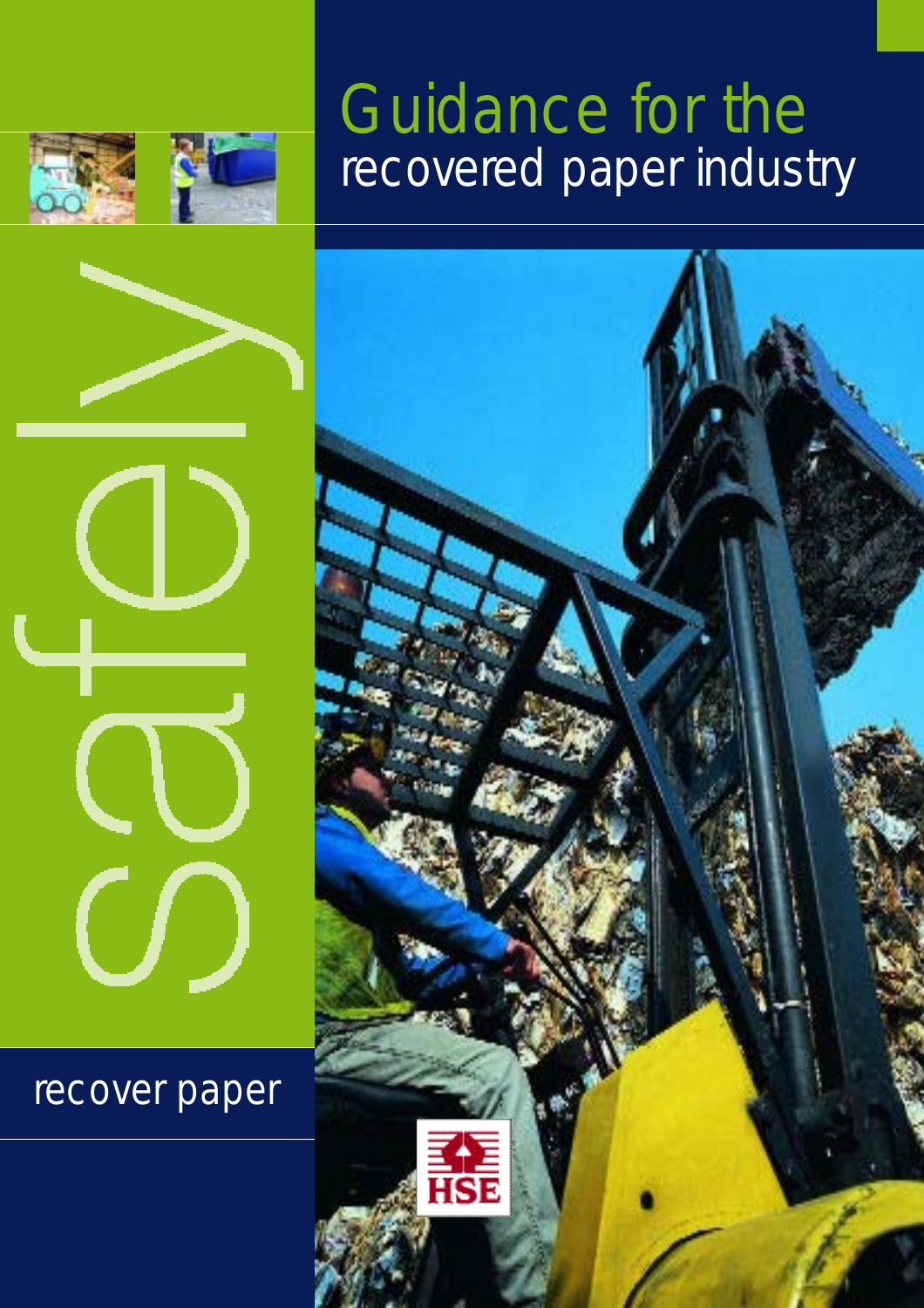### Contents

|                            |                                              | Page           |
|----------------------------|----------------------------------------------|----------------|
| 1                          | Loading, unloading and<br>tipping operations | $\overline{4}$ |
| 2                          | Skips and containers                         | 5              |
| 3                          | Maintaining vehicles                         | 6              |
| 4                          | Sheeting and unsheeting                      | 7              |
| 5                          | <b>Collections and deliveries</b>            | 9              |
| 6                          | Sorting recovered paper                      | 10             |
| 7                          | Hand-held saws                               | 11             |
| 8                          | <b>Balers</b>                                | 12             |
| 9                          | Compactors                                   | 17             |
| 10                         | Training and supervision                     | 19             |
| Find out more              |                                              | 20             |
| Useful addresses           |                                              | 20             |
| <b>Further information</b> |                                              | 20             |

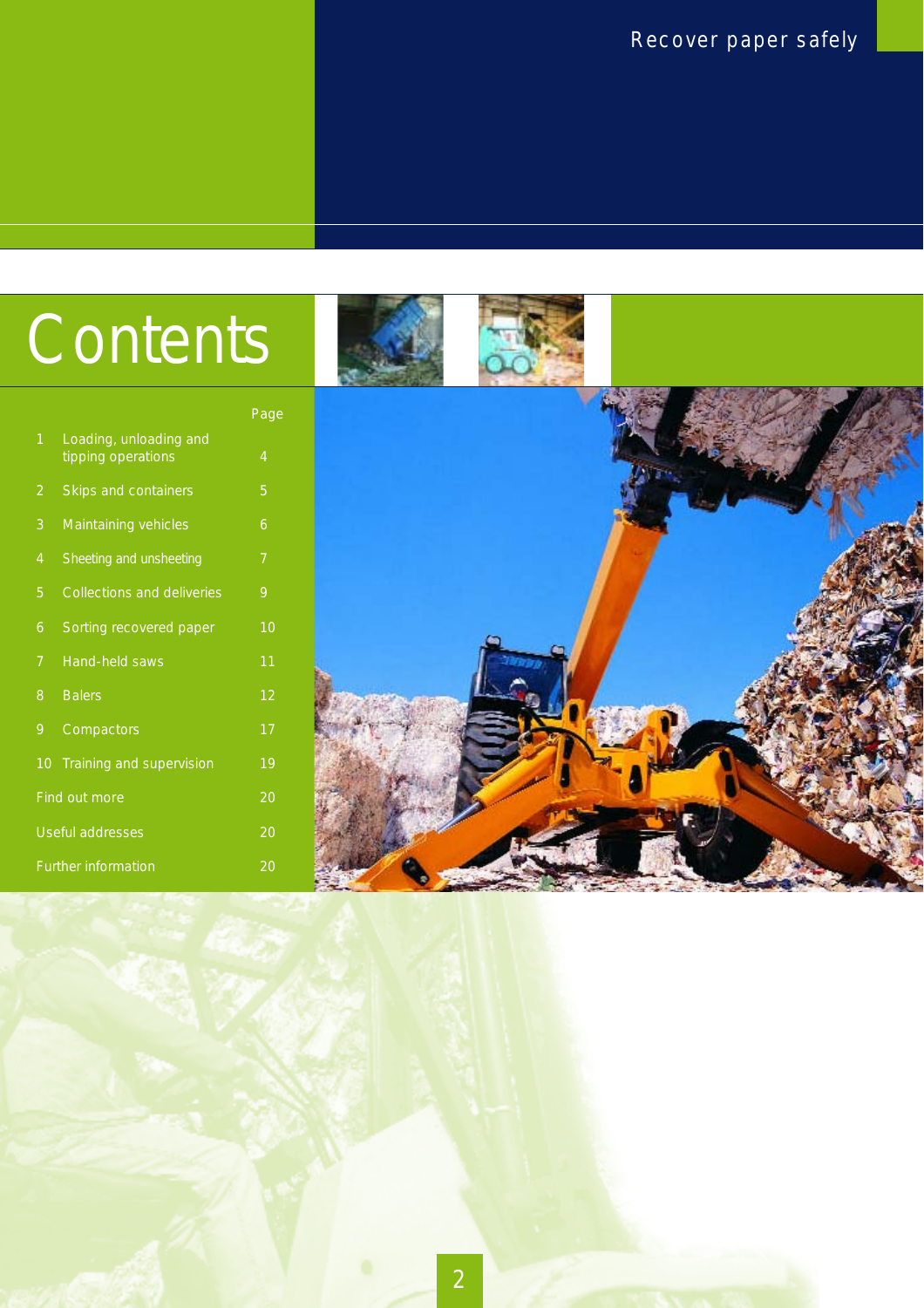### Introduction

#### **Background**

Recycling is a specialist industry which is rapidly expanding because of the need to reduce the amount of waste sent to landfill. This guidance has been produced by the Health and Safety Executive (HSE) following concerns about the high numbers of serious and fatal accidents to employees in the recovered paper industry - 11 people have died in accidents involving baling machines between 1988 and 2002.

It was written in consultation with the British Recovered Paper Association and the Independent Waste Paper Processors Association. It is aimed at managers and operators working in the recovered paper industry and identifies the main health and safety standards needed to achieve acceptable and safe working procedures. It lists further useful guidance at the back.

#### Duties of employers

- Employers have a duty to provide a safe workplace, maintain safe systems of work and ensure the safety of their workers and members of the public. This applies to direct employees and anyone contracted to provide a service wherever work is undertaken, including at the roadside.
- Where there is more than one employer operating at a particular workplace, they should co-operate with each other to co-ordinate health and safety.
- The self-employed and contractors who provide drivers and vehicles have a responsibility for the services they supply and should also be aware of this guidance.

#### **Contractors**

Make arrangements to ensure that contractors are covered by your health and safety procedures (including foreign drivers or non-English-speaking visitors). They must be told about:

- **hazards on your site;**
- your site rules and safety procedures;
- what to wear;
- what to do in a fire or other emergency, or if there is an accident;
- **the first-aid, welfare and smoking facilities they can use.**



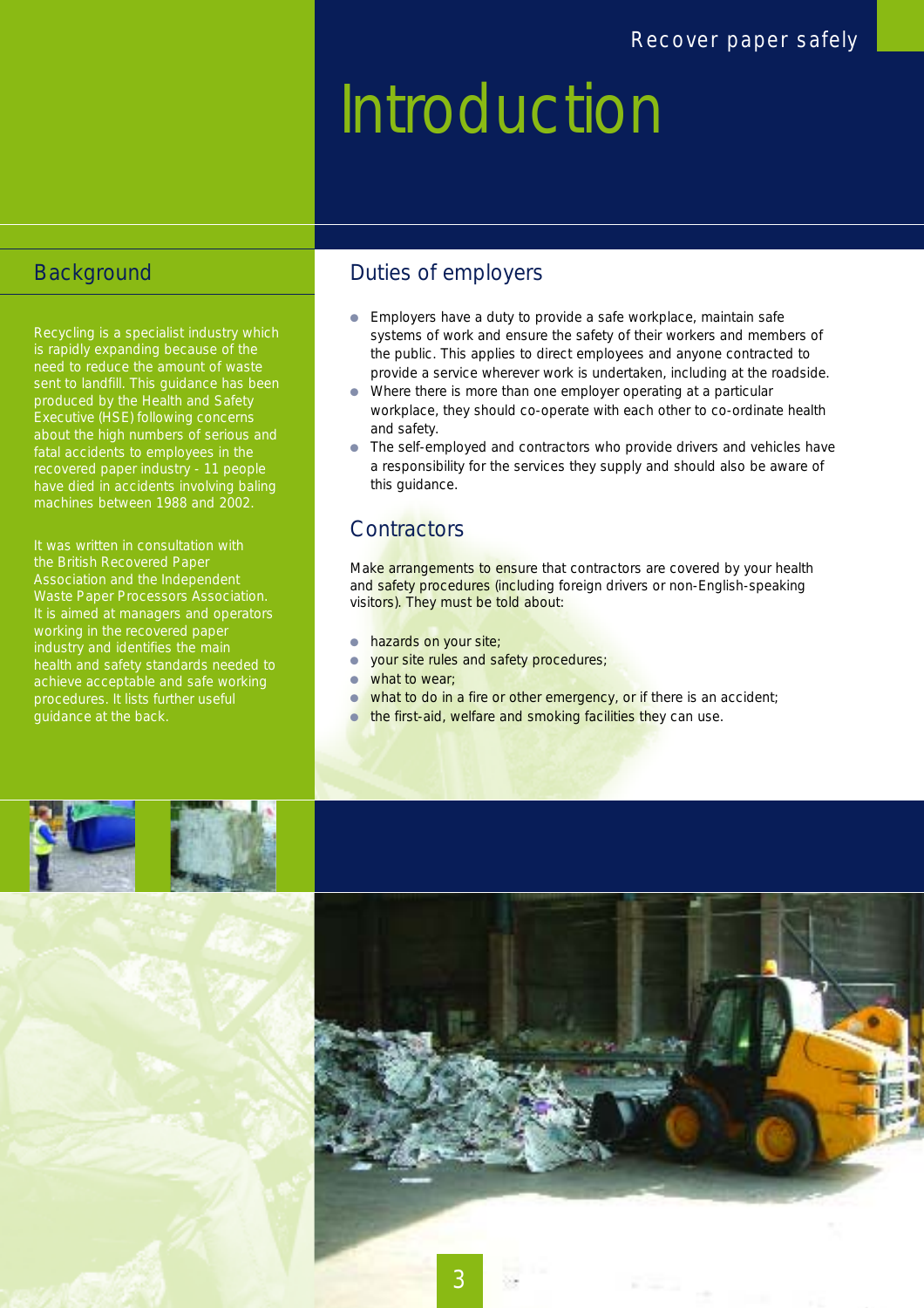#### Recover paper safely

# **1 1** Loading, unloading<br>and tipping operations and tipping operations

#### **Background**

Loading, unloading and tipping recovered paper involves using a variety of vehicles, including curtainsiders, flatbeds, tail-lifts, mobile compaction vehicles and purpose-built vehicles fitted with skips/containers. Skip/container handling vehicles may use chains, cables or hook-lifts to load, tip and unload containers.



*Paper and card is typically collected in bins, cages skips etc and transferred to specialist recycling sites for processing*

#### *Risks*

Over 50% of all accidents in the recovered paper industry between 1996 and 2000 reported to HSE involved transport safety. Many included being run over or struck by:

- **•** moving vehicles;
- containers/skips unintentionally detaching;
- doors failing under pressure during tipping operations; and
- loads ejecting accidentally.

#### *Controls*

- Assess the risks from your activity, ensure safe working practices are in place and everyone has been trained in those procedures.
- Wherever possible separate vehicles and pedestrians, especially when manoeuvring, reversing, loading, unloading, or tipping.
- Reversing is a high-risk activity. If you cannot avoid reversing operations, keep the distance to a minimum, as straight as possible, and keep people out of the area.
- Aim for good all-round vision. Consider using reversing cameras, improved mirrors, audible alarms or a mixture of these.
- Use a banksman when needed to ensure safe reversing. The banksman should be a designated, trained person whose job it is to keep the reversing area free of pedestrians and ensure a safe manoeuvre. Banksmen should wear high-visibility clothing, be visible at all times, stand in a safe position and use recognised signals to guide reversing vehicles (see HSE's leaflet INDG148 *Reversing* vehicles<sup>1</sup>).
- Ensure all employees and contractors are made aware of the site layout and follow your site segregation policy of separating vehicles and pedestrians, as well as one-way systems, speed controls, reversing etc.
- Do not permit anyone to approach or walk beneath a vehicle's unsupported load.

#### Clearing blockages

#### *Risks*

- Loose material is often stored in skips or containers, which may be attached to compactor units, and the paper may be densely compacted.
- Water can cause material (especially paper) to stick to the container sides, making removal difficult.

- In these circumstances:
	- lower the skip to the ground;
- remove the vehicle;
- use mobile plant to clear blockages, eg a skid loader or a lift truck.
- Remember to check that the bin floor is strong enough to take the weight of the plant used and that the plant is the right size/type to access the bin (use a small ramp if necessary).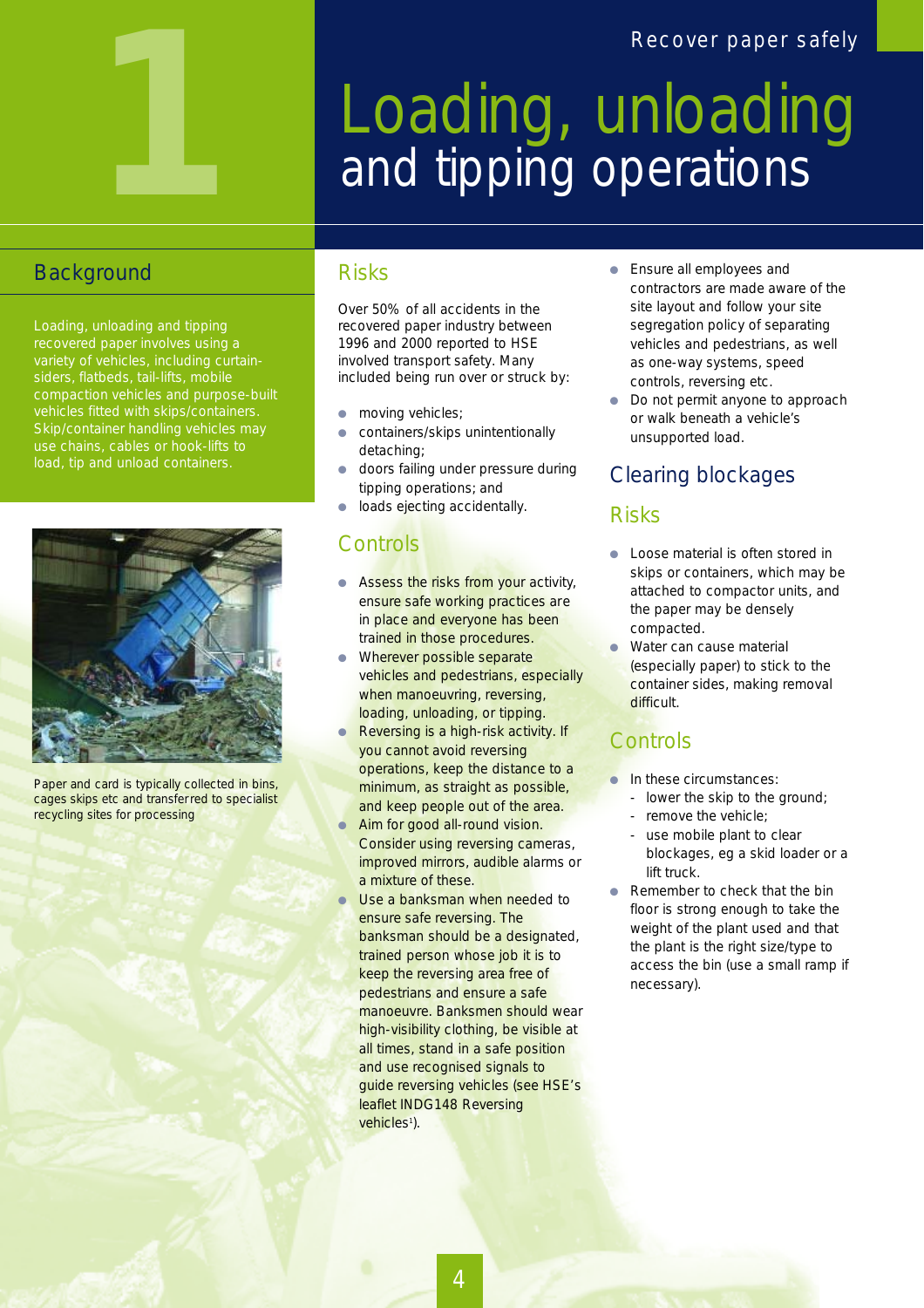

### **2** Skips and containers

#### **Background**

A variety of skips and containers are used in the industry. These vary in size and condition and many serious and fatal accidents have been caused by poor maintenance or the failure of bin-locking mechanisms.



**Typical**  $rest$ *restraining system fitted to container, and safety* s tickers

#### **Shunting**

'Shunting' is also referred to as 'jogging' and is the practice of reversing vehicles and braking hard to shock or jog free blocked material from skips. Avoid this as it can cause uncontrolled release of the bin, due to excessive wear and failure of the components securing containers in place.

#### Unintentional release of skip container rear doors

#### *Risks*

- Paper puts significant stress on the door and door lock of skip containers, which can result in the door springing open or the load being ejected.
- Some older designs require the driver to stand behind the door while opening it, which places them in a dangerous position if the door flies open.
- Various restraining devices are used to secure doors open, including rigid hook and eye, chain fastening, or 'non-captive' locking devices. Single rear doors weigh approximately 500 kg and tipping with the bin inclined at 50-60° puts a significant load on these restraining devices.

### *Controls*

- Where possible, consider single-door containers with side-release locking mechanisms to reduce the number of moving parts.
- Maintain the locks, door handles, restraining devices and hinges and ensure they are adequate for the purpose.
- **Never use baling wire or string to** secure bin doors during tipping. Ensure drivers can operate the door locks in safety from the side of containers and that doors will not spring open when released.
- Instruct and train drivers/operators to regularly inspect bins, doors and restraining devices and to report faults. You must check faults are remedied and provide a maintenance regime for skips and containers.
- Keep simple records of the checks carried out.

#### Runaway loads and vehicles

#### *Risks*

- Several fatal accidents have involved skip/bulk loader runaways during loading or tipping activities.
- The handbrake facility on many vehicles is designed to operate on the rear wheels only.
- On some designs fully extending the vehicle stabiliser jacklegs may raise the vehicle's rear wheels off the ground, rendering the handbrake in effective.

- Consider fitting four-wheel braking systems or other effective means to ensure the vehicle cannot move during loading.
- Where practicable, fit flat plates instead of jackleg wheels to increase contact with the ground.
- Where manufacturers provide wheel chocks use these at all times when stationary. Information on chocking should be provided with the vehicle operating instructions.
- Instruct drivers to ensure the wheels remain in contact with the ground when operating jacks and to use chocks where provided (see HSE's leaflet INDG312 *Parking* large goods vehicles safely<sup>2</sup>).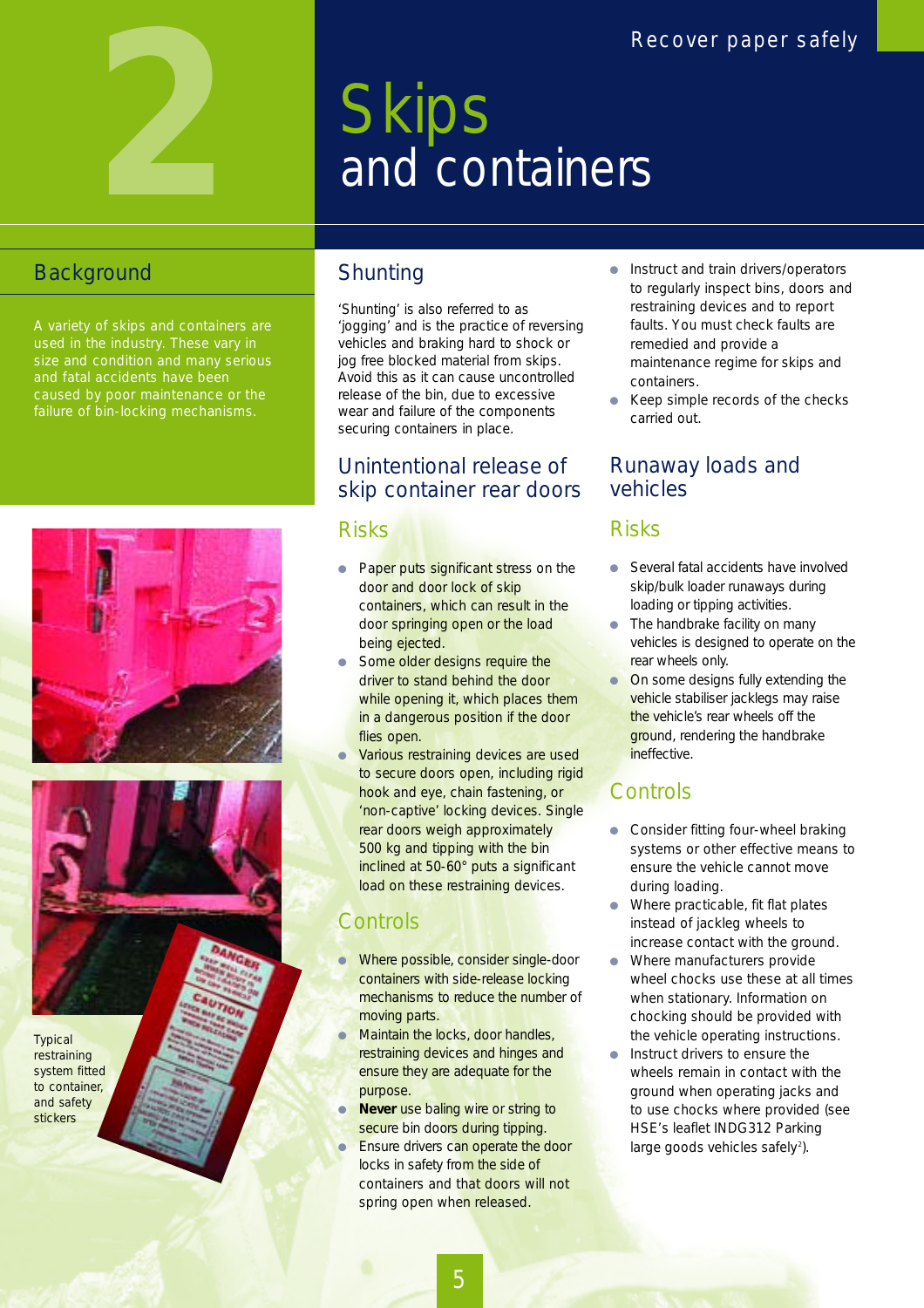Recover paper safely



## **3** Maintaining vehicles

#### **Background**

Heavy plant and equipment deteriorates with use. Where safety critical components could fail causing injury, a formal, planned maintenance system must be in place.

#### *Risks*

● A skip or container can detach if hydraulic components are not properly maintained. For example, a gooseneck fitted on a hook-lift vehicle is a safety critical component during the raising, lowering, and securing of the container. A failure of this system could lead directly to loss of controlled movement of the waste skip.

#### *Controls*

- Under road traffic law you are required to maintain vehicles in a road worthy condition.
- You should have an inspection and maintenance schedule to identify potential failures in critical components before they fail. Consult the vehicle/equipment manufacturers for details.
- **Ensure the schedule includes** visual examination of hydraulic systems, particularly pipes and hoses and the security of rams and moving parts.



*Bent ram*

- Check the cables on cable-lift vehicles, change them in pairs if defects are found and change them routinely at specified intervals.
- $\bullet$  Consider testing the tipping mechanism using a fully loaded skip (this must only be carried out in a safe area) to check for ram creep, fluid leakage from the hydraulic hose and fittings, and other defects. Carry this out at different stages, eg just lifting the skip off the floor, part way on, part tipped, fully tipped etc.
- Check for hook deformity by comparing with a profile of a new hook (equipment manufacturers can provide this).



*Hook profile showing stretched hook*

- Where skip/container handling equipment performs a lifting operation, it will be subject to the Lifting Operations and Lifting Equipment Regulations 1998 (LOLER) and will require periodic examination by a competent person.
- Even where LOLER does not formally apply, a thorough maintenance regime should include similar measures to ensure equipment is in efficient working order and in good repair.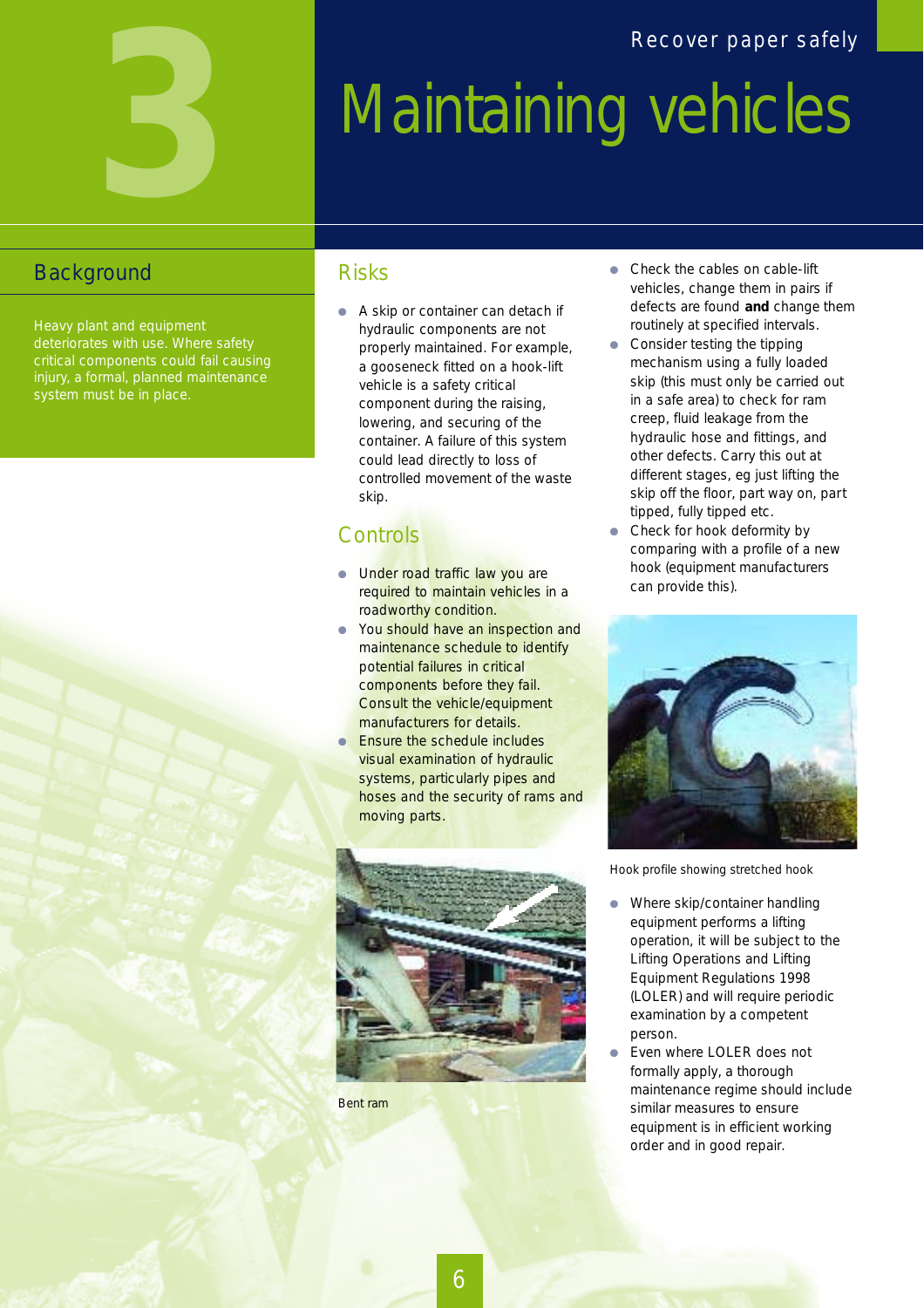

# **4** Sheeting<br>and unshee and unsheeting

#### **Background**

Sheeting and unsheeting involves covering or uncovering loaded skips contain loose material and prevent spillage.

#### *Risks*

- Being struck by plant.
- Slips, trips and falls while alighting from cabs.
- Falls from the top of loads to ground level and into hidden voids while walking on loads to spread and tension sheets.
- Being blown off the top of vehicles by high winds.
- Being hit and/or run over by other vehicles.

#### *Controls*

- **Ensure safe working procedures** are in place and all people have been trained in those procedures.
- Operate and enforce a strict policy for drivers. Unless sheeting or unsheeting, they should stay in their cabs or in a driver refuge.
- All sheeting/unsheeting should be carried out in designated areas on level, undamaged ground, free of paper debris, away from all other vehicles and site operations to prevent interference and collisions.
- **Alternatively restrict the movement** of other vehicles until sheeting/unsheeting is completed and separate pedestrians from vehicles by strong, rigid barriers if necessary.
- Avoid the need for working at height where possible.
- **Ensure bins/containers are not** overfilled above the top and sides and the contents are evenly distributed.
- Do not use lift trucks to lift drivers onto the top of loads - use only purpose-built platforms or lifts.
- Provide shelter from adverse weather and suitable gloves, safety footwear, high-visibility jackets and wet weather clothing for drivers and others involved in sheeting operations.

#### **Autosheeters**

- The safest option is for vehicles (including demountables) to be fitted with automatic sheeting systems (autosheeters) wherever practicable.
- Consider retrofitting autosheeters to existing vehicles in stages.
- They are easier and faster to operate, enabling drivers to make more pick-ups during a working day (offsetting some of the installation costs).
- They reduce the risks associated with sheeting on and off site and remove the need for drivers to walk on loads.
- Follow the manufacturer's instructions and training advice in how to use autosheeting equipment.
- It may not be practicable to retrofit autosheeting systems to some vehicles because of their design. In these circumstances drivers should sheet from the ground or a **suitable gantry**. This removes the need to climb onto the top of loads, but is only suitable for lightweight sheets or nets.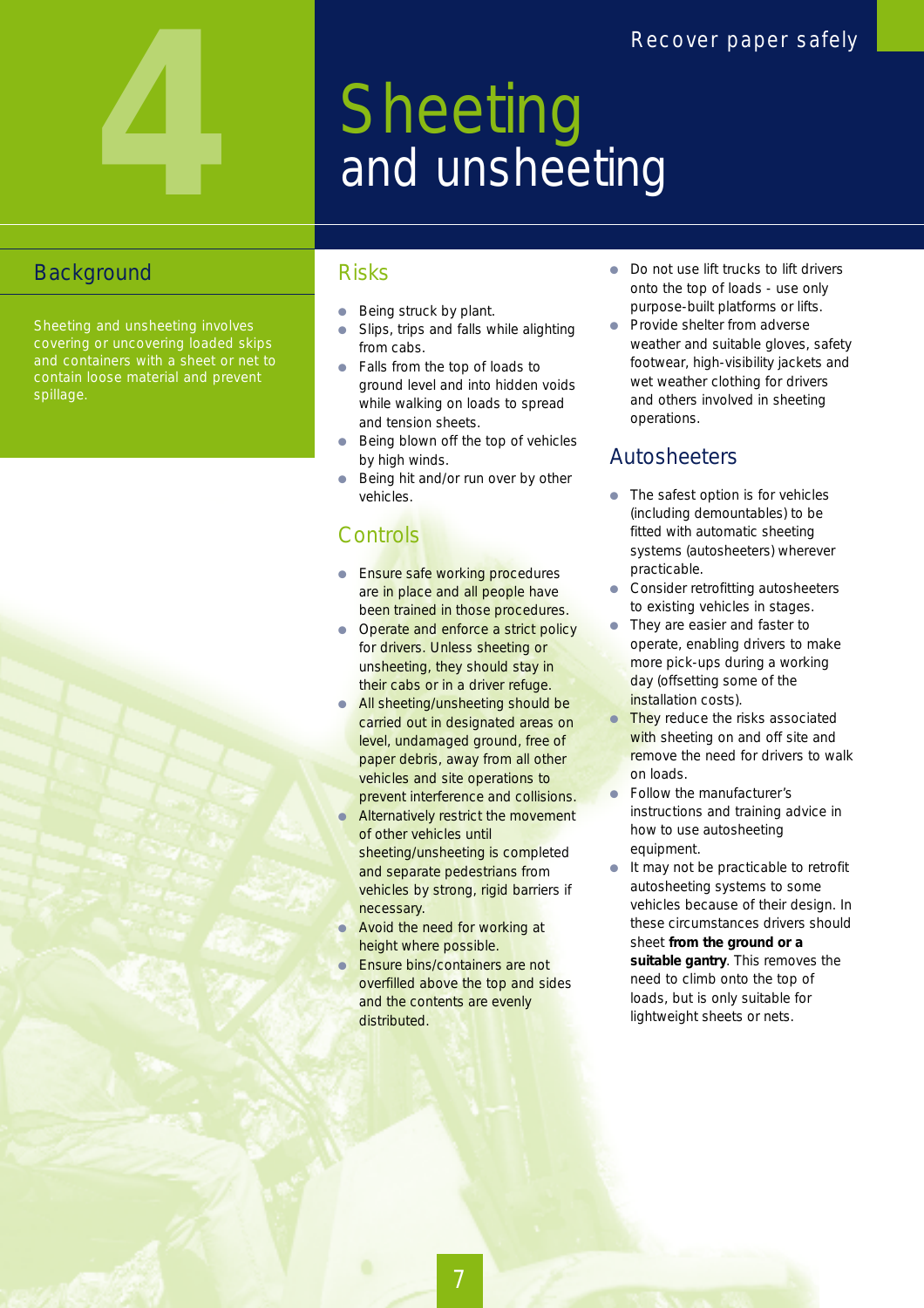

#### Manual sheeting from the ground

If sheeting has to be done from the ground follow these five easy steps:



*Throw and hook rope over bin Pull sheet across bin*





*Pull sheet over opposite end of bin*



*Pull sheet over front end of bin*

#### Working platforms, gantries and harnesses

- These are an alternative to autosheeters, but do not reduce sheeting risks off-site.
- They are difficult to move around and maintenance, training and supervision costs can be high.
- They need regular maintenance checks to identify wear and damage.
- There is a risk of falling onto or between vehicles and platforms due to varying heights and widths.
- Lanyards limit falls they do not prevent them. Free-fall distances on lanyards should be short enough to prevent the user hitting the ground.
- Safety harnesses must be attached to a suitable anchorage. Lanyards and their fixings must be inspected and maintained.
- **Train people, including visiting** drivers, to use the equipment properly.



*Tie off*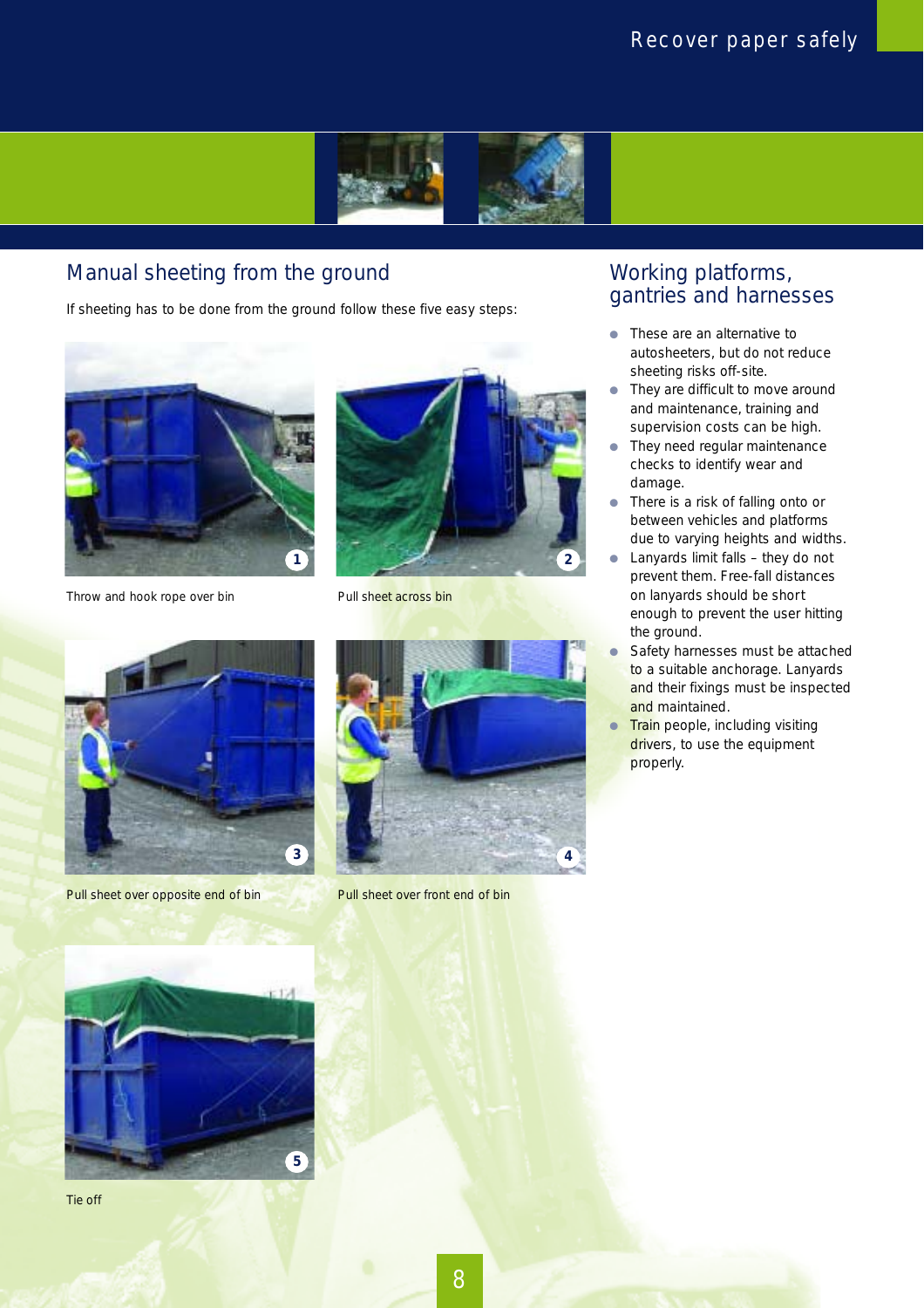

### **5** Collections and deliveries

#### **Background**

Specialist companies exchange skips, containers and compactor units on retail and other sites so that paper and cardboard can be recycled.

#### Bin siting and exchanges

#### *Risks*

- Retailers may position waste compactor units and bins well away from their 'selling activities' in awkward spaces, jeopardising the safety of drivers, members of the public and site employees.
- Store staff may not be trained on the specific hazards and risks associated with these containers and exchanges.
- Changing skips, containers or compactor units is complicated, time consuming and involves repetitive movements.
- **HSE** is aware of incidents where adults and children have been found in skips. **Check before removing the skip**.
- Drivers are often forced to reverse blind while manoeuvring empty bins onto compactor units (the bin obscures the driver's rear vision) and there have been fatal accidents when people have stood between compactor units and reversing vehicles.



#### *Part of a bin-exchange operation*

#### *Controls*

#### Safe systems

- Whoever controls skip-collection areas (ie the store management or the site owner), in conjunction with the skip provider, should assess the risk of the activity to ensure safe working practices are in place and train everyone in those procedures. Record, review and update training reqularly.
- It is essential to segregate pedestrians and vehicles.
- A safe system of work should set out bin-exchange procedures, clear roles and responsibilities for all staff concerned, and how to separate pedestrians from vehicles and control vehicle movement.
- Have a safe system of work to lockoff and isolate machinery during exchanges.
- The waste producer must confirm who the driver must report to on arrival at the site and drivers should be made aware of site safety procedures.

#### **Maintenance**

- **The compactor owner/provider should** develop maintenance procedures for the compactor. The user should follow these systems and:
	- identify and report faults;
	- isolate the compactor to prevent tampering;
	- repair damage; and
	- record the maintenance undertaken.
- Site operators should ensure that policies, procedures and safeguards are properly implemented and supervised by a responsible person.
- Spot checks should be made to ensure these systems are followed.

#### Vehicle safety

- Position containers, skips, bins and compactors to allow vehicles safe access for loading, unloading, and exchange operations, avoiding unnecessary vehicle movement.
- Some companies use CCTV reversing aids on skip lorries to give the driver improved rear vision, which makes the task safer. quicker, and easier, and reduces the chance of costly damage to nearby equipment and structures.
- Guide rails help to position bins in relation to compactor units, reducing damage to plant and equipment and removing the need for a banksman to direct reversing operations.
- Display appropriate signs or notices and enforce vehicle speed restrictions.

#### Good housekeeping

- Make sure the area is clear of food cages and debris to improve access to the compactor and reduce slips, trips and falls.
- Have a housekeeping policy covering the area around the compactor bin, backed up by regular checks to ensure unobstructed access for vehicles and staff.
- Rotting food, vermin and other debris in bins increases the risk to recycling company employees who have to handle (hand-pick) recyclables from waste.
- Drivers should not climb into bins to decant overfilled containers.
- Remove food and other contraries from the area regularly.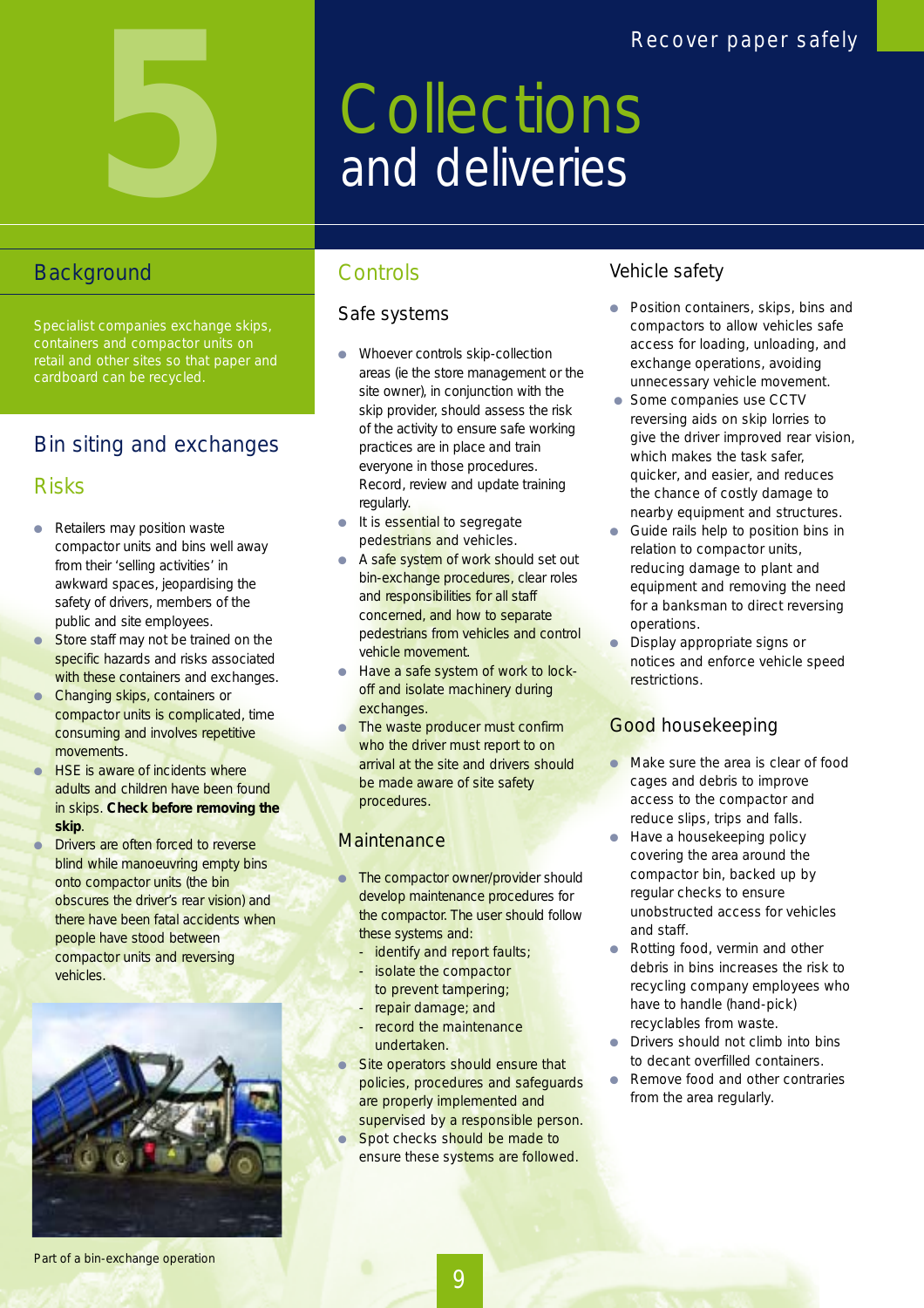

### **6** Sorting recovered paper

#### **Background**

Sorting recovered paper involves separating recyclables (newspaper, card, pamphlets and magazines (PAMS)) from unusable material. This may be done using purpose-built sorting stations (materials recycling facilities (MRFs)), conveyors, or sorting on the floor. The method chosen depends on the material to be sorted, its source and the quantity involved.

#### *Risks*

- People working on picking lines are especially vulnerable to musculoskeletal injuries caused by repetitive movement and continual bending over conveyors to remove recyclables and contraries.
- The risk of exposure to clinical waste, decomposing food and loads contaminated by vermin or insects may lead to ill health, such as injuries caused by hypodermic needles (sharps) or Leptospirosis (Weil's disease).
- **Entanglement with moving** conveyor belts.
- Slips, trips and falls caused by poor housekeeping (especially accumulated paper around conveyor feeds).
- Puncture wounds caused by hand tools and glass.
- Inhalation of dust, particularly on construction and demolition lines, can result in respiratory problems.



*Moving material to the conveyor*

- $\bullet$  Assess the risk of the activity, ensure safe working practices are in place and everyone has been trained in those procedures.
- Reinforce the importance of good hygiene, ie hands should be thoroughly washed before eating, drinking, smoking or going to the toilet.
- Provide sharps bins to store hypodermics until you can arrange safe removal from the site by a specialist disposal company.
- Provide pickers with personal protective equipment (PPE), including gloves, high-visibility vests and protective footwear.
- Check PPE is worn at all times as directed by site policy and rules and regularly inspect it for damage. Clean or replace it when necessary.
- Arrange 'face fitting' of respiratory protective equipment (RPE) for people working on dusty picking lines and ensure all PPE is compatible.
- Maintain good housekeeping standards and practices to minimise the risk of slips and trips. HSE's guidance booklet HSG155 *Slips and trips: Guidance for employers on identifying hazards and controlling risks*<sup>3</sup> provides general guidance on good practice solutions.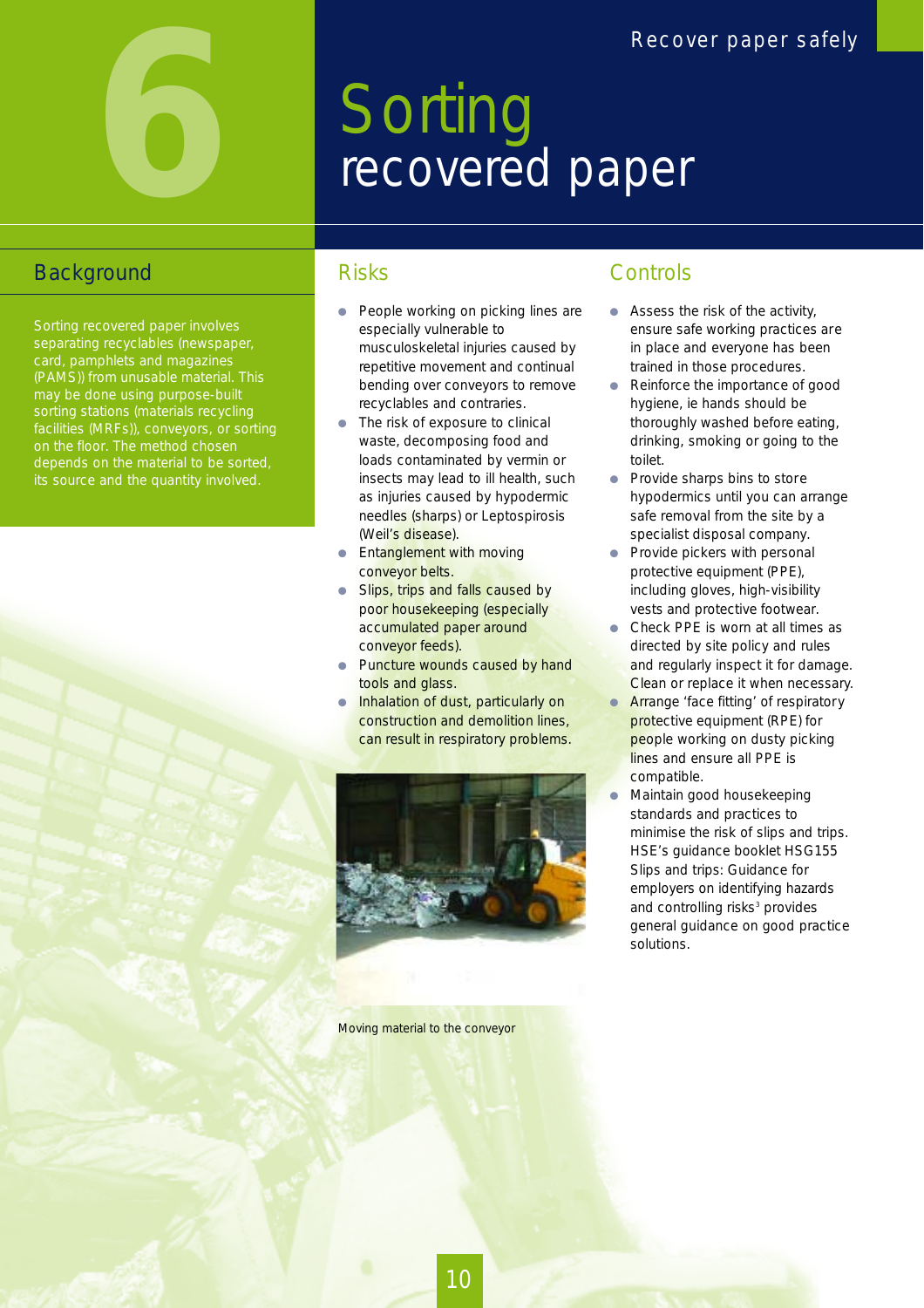## **7** Hand-held saws

#### **Background**

Hand-held circular saws are used to split or 'slab off' paper broke from large reels, separating paper from the central core (if present), and aid baling by reducing the reel size. Methods include 'free hand' splitting, where the operator holds a circular saw to complete the task and 'fixed frame' splitting, where a circular saw is dust extraction) and pushed along a rail by the operator at the desired height. Operators often stand on top of cut paper to continue splitting the reel, creating instability and a risk of falls.





*Control panel Reel cutting*

#### *Risks*

- Lacerated legs, feet and other limbs from contact with the rotating blade.
- Falls.

- If reel splitting is done regularly, replace 'free hand' cutting with 'fixed frame' saws.
- Design frames to hold reels firmly in place.
- **•** If 'free hand' splitting is unavoidable, provide uncluttered work areas, high standards of operator training, supervision appropriate to the risk and written safe systems of work setting out how to handle and secure reels, how to use the saw, and encouraging regular removal of waste.
- 'Free hand' and 'fixed frame' saws should:
	- have a spring-loaded, retractable blade guard;
	- operate at 110 volts supplied via a transformer centre tapped to earth;
- have regular maintenance checks of the saw, blade and electrical supply lead. standards of housekeeping. *A well-guarded tunnel saw*



- Issue operators with suitable PPE including gloves/gauntlets, and eye and hearing protection. Ensure all PPE is compatible.
- Ensure operators are aware that protective equipment may help control risks to health, such as inhalation of dust and hearing loss, and some safety risks, eg eye damage, but will not provide protection against contact with the rotating blade.
- Where there is a dust problem, respond to it under the Control of Substances Hazardous to Health Regulations 2002 (COSHH) hierarchy, ie elimination, substitution, control and personal protection. See HSE's leaflet INDG136(rev2) *COSHH a brief guide to the regulations: What you need to know about the Control of Substances Hazardous to Health Regulations 2002 (COSHH*).4
- **•** You may need to provide **both** local exhaust ventilation and respiratory protective equipment to fully control exposure.
- Provide training and maintain good

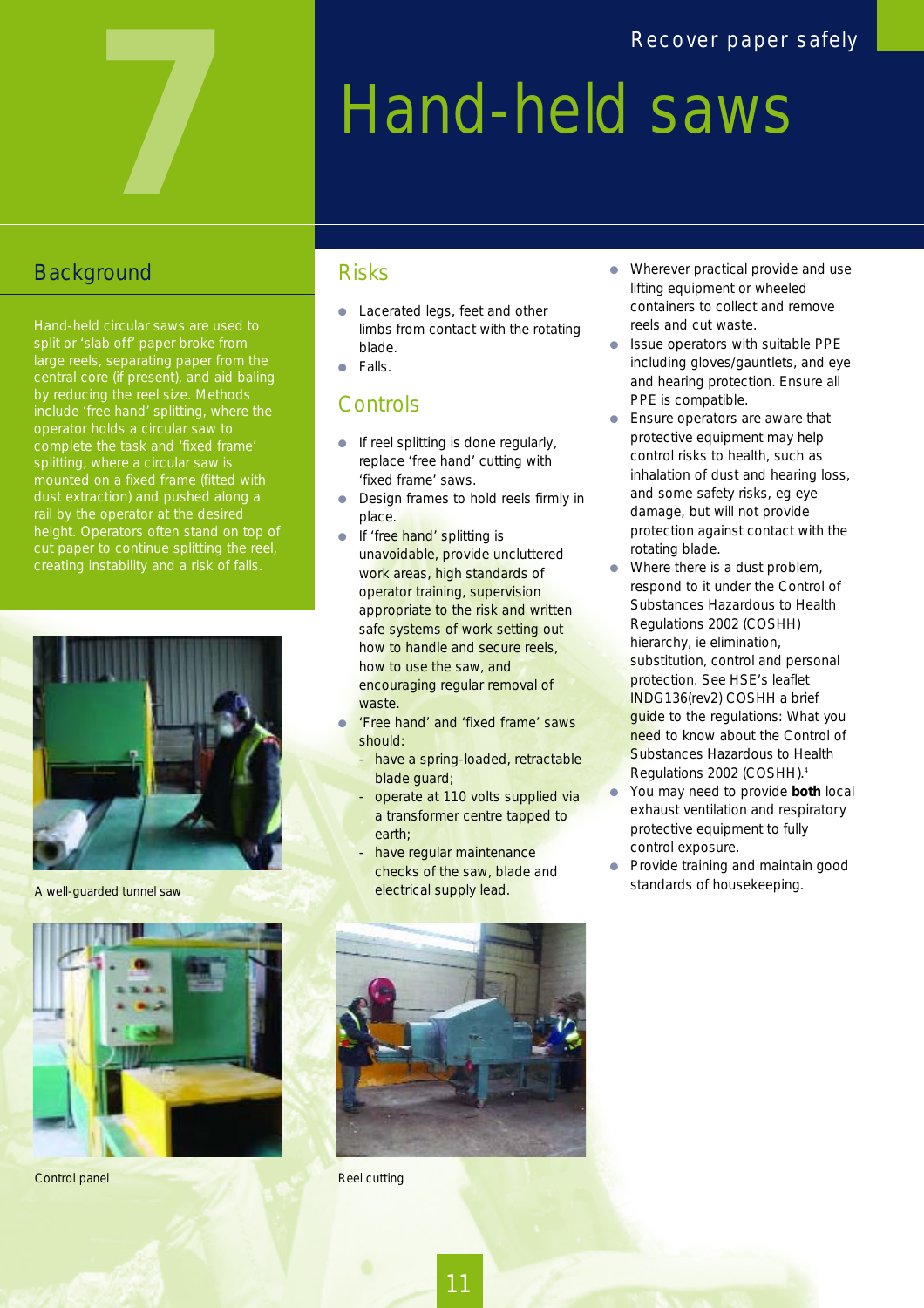

#### **Background**

Baling machines are used to compress paper and card for recycling. They vary in size and design and are either horizontal or vertical. Balers processing large quantities are fed by inclined or horizontal conveyors, and smaller versions may be conveyor- or hand-fed.

The paper to be baled drops (from the conveyor where fitted) into a compaction chamber, and the bale is ejected after passing through a wire-tying mechanism. These machines need regular preventive maintenance to ensure the integrity of all hydraulics, air systems, structural supports/fascia, guarding, and other safety equipment, especially emergency stops and isolators.



*Waste travels up the inclined conveyor to the hopper*



*At the top of an inclined conveyor, material d rops into the hopper and compaction chamber*

#### *Risks*

- **Fatal crush injuries from closure of the** pre-compaction lid and main compaction ram when the machine is started up while clearing blockages.
- **Falls into the compaction chamber.**
- **Amputation of limbs when operators** reach into openings in the compaction mechanism.
- Accessing the baling mechanism from the outlet of the machine, to adjust the bale, or check on the wirefeed mechanism.
- **Trap/entanglement with compactors** and baling mechanisms.
- Falls from height.

- Control devices (emergency stop and other controls where appropriate) must be clearly visible, properly marked, reliable and perform all the tasks necessary for safe operation.
- All machines must have a means to isolate and lock off power, in an accessible position nearby.
- You must assess the overall assembly of the machinery or parts of machinery designed to work together before use.
- Safeguards must function correctly, and safety controls, emergency stop and isolators must stop the machinery and all associated equipment when operated.
- Operators need to be made aware of the risks when people or vehicles enter a potential danger zone, the procedures for clearing material blocks, and the importance of emergency procedures.
- Provide additional barriers if there is moving traffic in the vicinity of the operator console, eg lorries emptying waste material, or excavators/lift trucks used to load conveyors.



Guarded needlepit, bale ejection mechanism, *access ladder to top of conveyor, and* platform. Note barrier protection to prevent *vehicles striking baler and conveyor*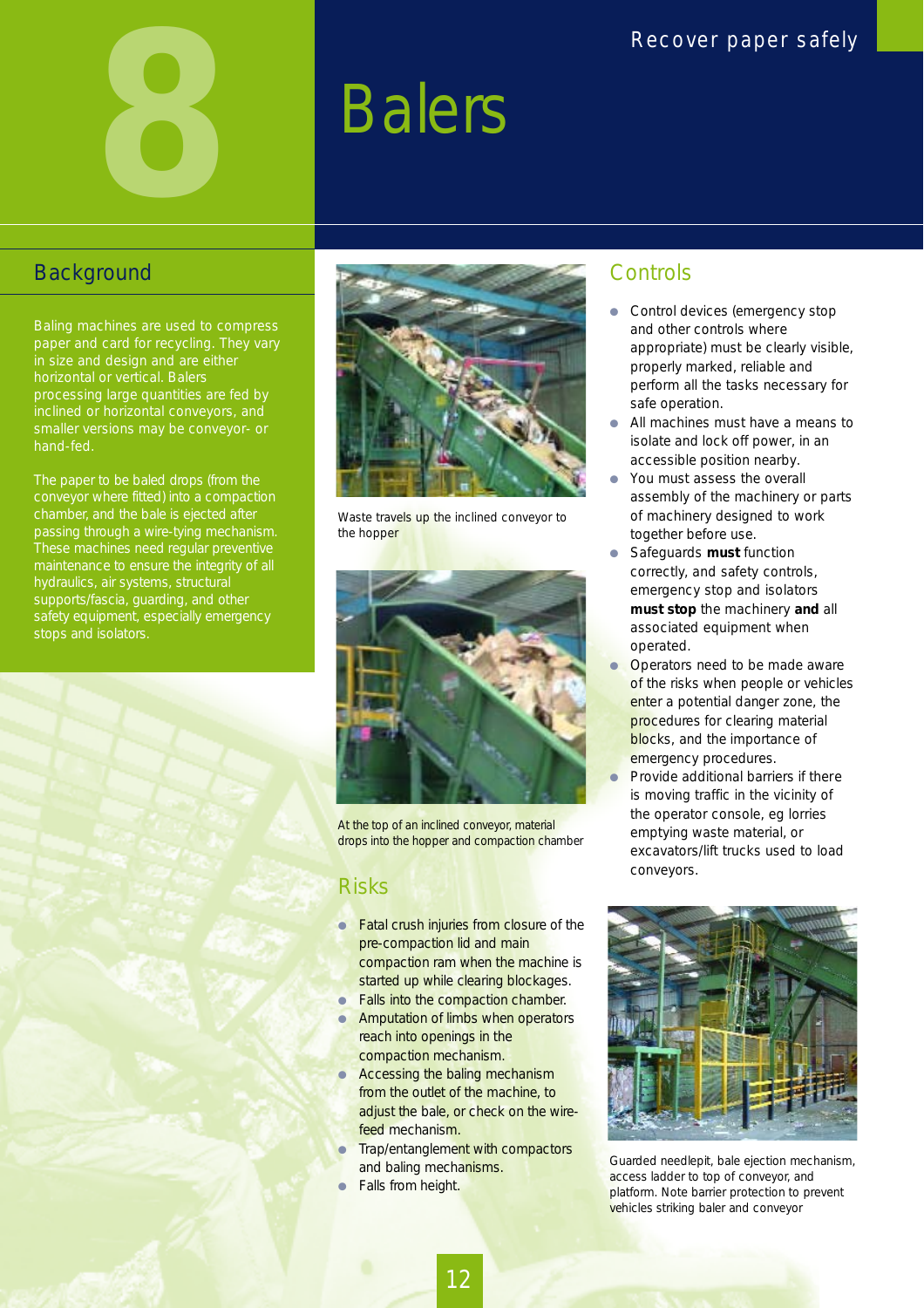

#### Emergency stop devices

Install suitable and sufficient emergency stop devices to the conveyor and baler. Consider where people work and where they could become trapped on the conveyor system.

#### *Tripwires*

Tripwires may be in the following forms:

- A single tripwire hung centrally up the length of the conveyor with pull cords suspended at regular intervals that can be reached easily.
- Tripwires arranged like 'goalposts' over the conveyor fitted with suspended pull cords (for easy operation) positioned at regular intervals along the conveyor length.
- A pull cord fitted along the top edge of both side panels on the conveyor (additional pull cords may be necessary for deep-sided conveyors).



*Pull cord at both sides and across the top of the conveyor feeding the baler*

#### *Emergency stop buttons*

- Fit 'Stop' buttons to the external framework where they can be quickly reached by anyone working in the area.
- The distance between emergency stops and pull cords will depend on the layout and size of the machine and conveyor.
- The recommended distance between such devices is 3 m but it may need to be less than this in some circumstances, eg where a very short conveyor is used.
- **Emergency stops need to be easily** accessible from every place a person works and is likely to be working.



**Emergency stop buttons at easily accessible** *locations fitted to the external framework*

#### *Personnel detection systems*

- Personnel detection systems are designed to stop equipment if someone wearing a signal emitter is identified or a detector recognises body heat.
- **These are software devices and** should only be considered as additional safeguards - they should **not** be used instead of emergency stop devices.

#### Nip guards

- Eliminate hazards from moving parts of machinery using fixed or interlocked guards.
- $\bullet$  Where regular access is required, provide interlocked guards, eg for inspection ports, covers or doors containing adjustment mechanisms such as conveyor alignment/tensioning.
- Interlocks may take the form of electric switching and/or a mechanical 'trapped key' system fit both types where appropriate.

#### Conveyors

#### *Risks*

- **Falls from inclined conveyors to the** ground.
- **Trap/entanglement with moving** parts.
- **Walking on conveyors.**

- $\bullet$  Enclosures at the top of inclined conveyors should deter anyone from intentionally gaining direct access onto the conveyor feed or baler.
- **Entry onto a moving conveyor must not be permitted under any** circumstances. If it is absolutely necessary to walk up an inclined conveyor, the conveyor and baling machine **must** be isolated, locked off and a safety harness must be used, attached to a suitable anchorage.
- Erect a fixed access platform where regular access is required.
- Some conveyors are fitted with hold-to-run, or limited movement controls. These must only be used for the purposes intended by the manufacturer and by qualified maintenance engineers following a permit-to-work scheme.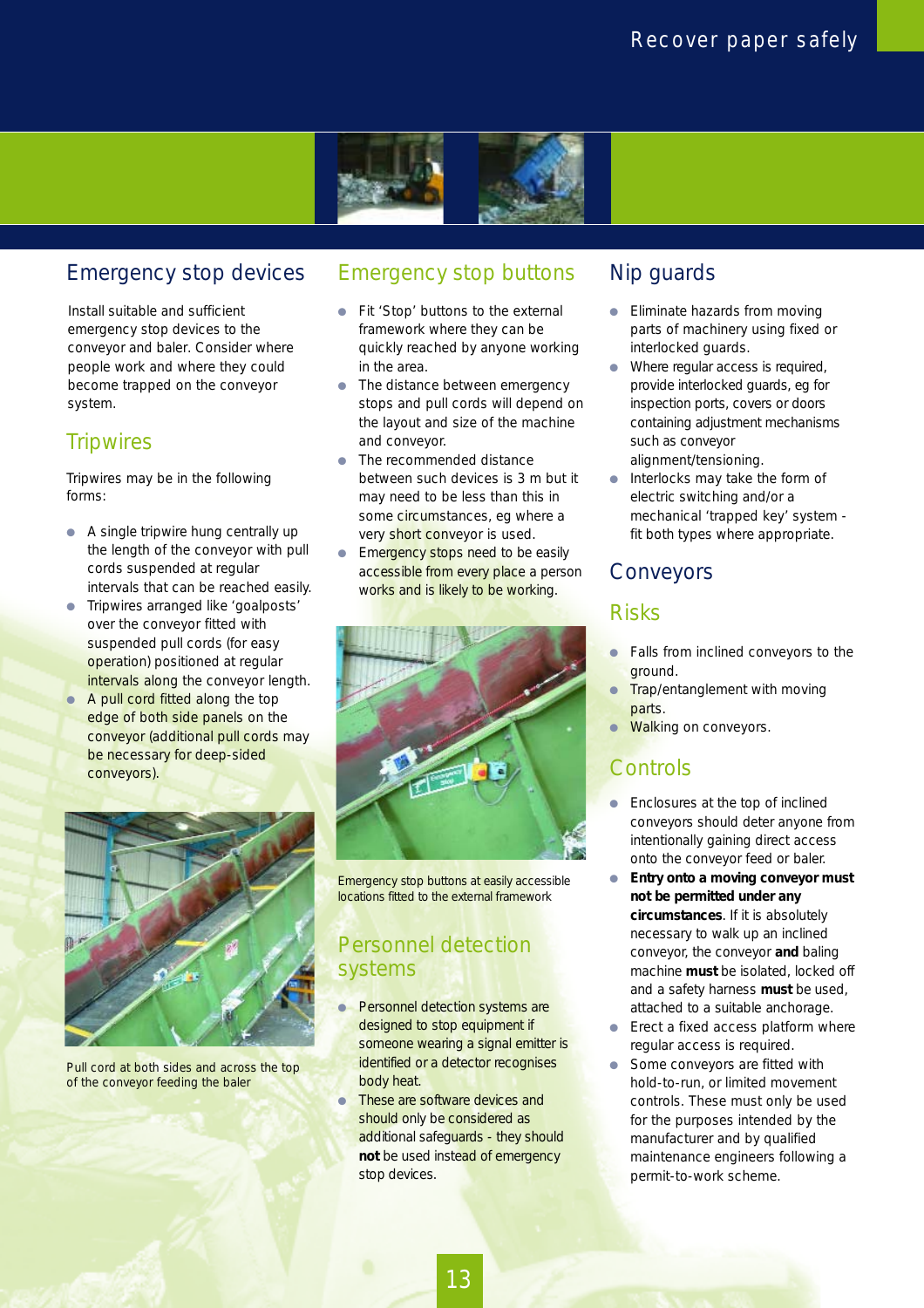

- Some larger inclined conveyors feeding balers have recessed pits (loaded by lorries or steer loaders). Measures must be taken to prevent vehicles hitting the steelwork structure or falling into the pit. For example, if lorries tip against the pit, fit wheel stops and if skid/steer loaders are used, ensure lorries discharge in a separate area away from the steelwork and edge of the pit.
- If people are manually feeding the conveyor, provide fixed or movable edge protection.
- You may need to provide warning signs and special flooring to prevent pedestrians from straying or slipping into pits.

#### **Hoppers**

#### *Risks*

- Falling from walkways or platforms at the top of the conveyor where it feeds waste material into a hopper or chute.
- Falling through the feed chute into the hopper and being baled while clearing blockages.

#### *Controls*

- Platforms may provide access to a hatchway at the side of the hopper for viewing and to the top of the hopper for clearing blockages.
- It should not be possible to reach into the hopper or baling chamber. Hatchways must include fixed guards (eg grilles or bars) to prevent access to dangerous parts.
- Unless permanent safe access is provided, use fall-arrest equipment with suitable anchorage points. These require routine thorough inspection and authorised operators trained in their use.
- Free-fall distances on lanyards should be short enough to prevent falls into the baling chamber.
- Provide a written safe system of work for clearing blockages, including isolation procedures. It should be possible to clear the majority of blockages from a safe place, without needing to climb into the hopper itself.
- $\bullet$  Consider the height of guarding provided and eliminate any unnecessary footholds. You may need additional guardrails to prevent falls.
- The site management are responsible for managing and enforcing safe systems. Only allow access to the hopper, baling chamber and ram under a full permit-to-work system. Train operators in these procedures.

#### Distributors (rufflers, fluffers)

#### *Risks*

- Conical shaped distributors (often known as fluffers or rufflers) can be driven into the hopper immediately above the baling chamber to break up compacted waste (eg newspapers). The distributor is moved into the hopper through sliding or hinged doors (often large enough to allow a person to fall or climb into the baling chamber).
- The distributor blades (cutters) spin at extremely high speeds to even out awkward loads and minimise voids. Any contact with the moving cutters will cause severe injury or death.

#### *Controls*

- **Distributors must be interlocked to** ensure:
	- they can only be started up when they are inside the feed hopper and the access door is closed:
	- they cannot be removed until they have stopped rotating.
- If the door for moving the distributor in and out of the hopper is big enough for a person to enter, consider it an unauthorised entry point and interlock/guard to a high standard.

#### **Hoggers**

#### *Risks*

Hoggers are used to break up waste, eg cardboard tubes, before baling and consist of a series of arms or blades projecting approximately 6 in (15 cm) from a shaft revolving at high speed. They are often very noisy and the revolving arm can inflict considerable injuries or kill.

#### *Controls*

Provide full enclosure, isolate the machine and make sure it is stationary (the run-down time may be several minutes) before removing guards to carry out maintenance. Time-delay interlocks are one solution.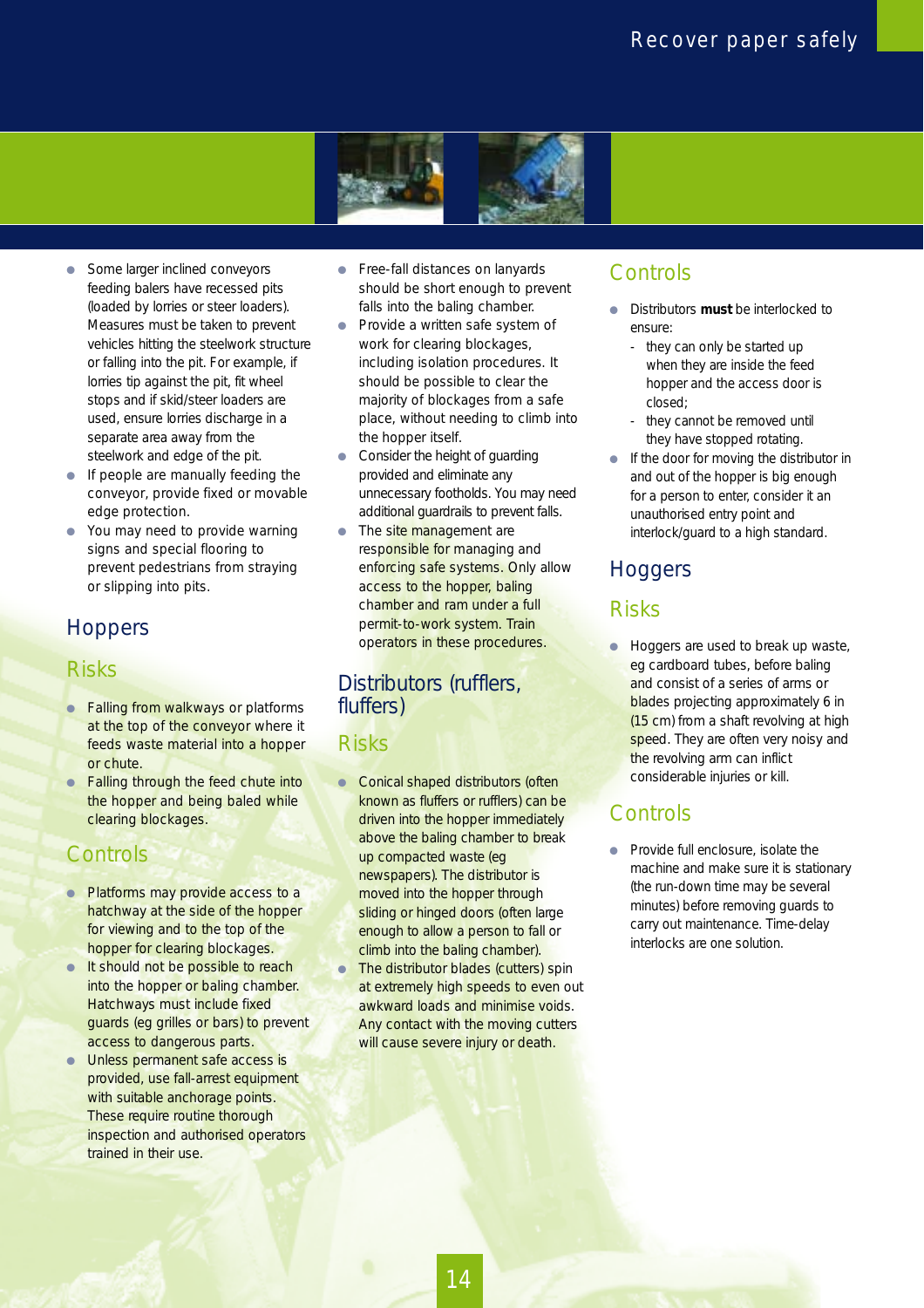

#### Baling mechanism

When the baling process is complete, material is pushed out through various wire strands, which form the bale straps. The wire is held under tension and progressively unwinds around the baled waste. While the bale is being ejected, a dial or counter measures its length. Once the pre-set length of the bale is achieved, a series of profiled hooks (needles), driven under power, pass through the bale, twist and makeoff the wire, completing the bale strapping.



*Baled paper*



*A strapped bale being ejected*

#### *Risks*

- Shear traps formed by the hydraulic ram or electrically driven motor.
- Entanglement in the rotating shaft and the meshing of the gears.
- The needles, as well as the risk of entanglement with the wires.
- The ram. Operators trying to remove broken wires or debris from needle channels in the ram have suffered amputations when the ram has moved back.

#### *Controls*

- Make sure quards cover the full path of the ram and needle stroke including the needle pit.
- Always provide fixed and interlocked guards to enclose the wire-forming assembly.
- The discharge of the machine should also include tunnel guarding, to stop operators being able to reach dangerous parts.

#### **Blockages**

#### *Risks*

**Clearing blockages is the single biggest killer in the industry.**

#### *Controls*

- Pre-sort selected material into compatible types to avoid blockages during compaction and help standardise the size and weight of finished bales.
- Always evenly load material onto the conveyor to prevent build-up.

#### Reversing

- Consider installing a 'reverse' facility to feed conveyors. This allows withdrawal of material from the top of the conveyor to ground level, eliminating the potential for falls.
- Take care to prevent dislodged material from falling onto people.
- Note that reversing facilities are unsuitable for slat conveyors as material can stick between the slats and cause additional blockages.

#### Rodding

- Some blockages can be rodded out quickly and safely, **but this should only be carried out by trained operators** using a pushstick or other appropriate tool, inserted through a barred hatchway at the side of the hopper **as long as** there is no risk of falling into the hopper.
- Access to dangerous machinery parts must not be possible during this process.

#### Safe systems of work

- A few blockages may require access onto the conveyor and into the hopper or baling chamber, resulting in long periods of downtime. Employers should provide a written system for this work.
- Where access is required into the hopper, baling chamber or ram then the detailed requirements of the written system of work should be backed up with a full permit-towork system.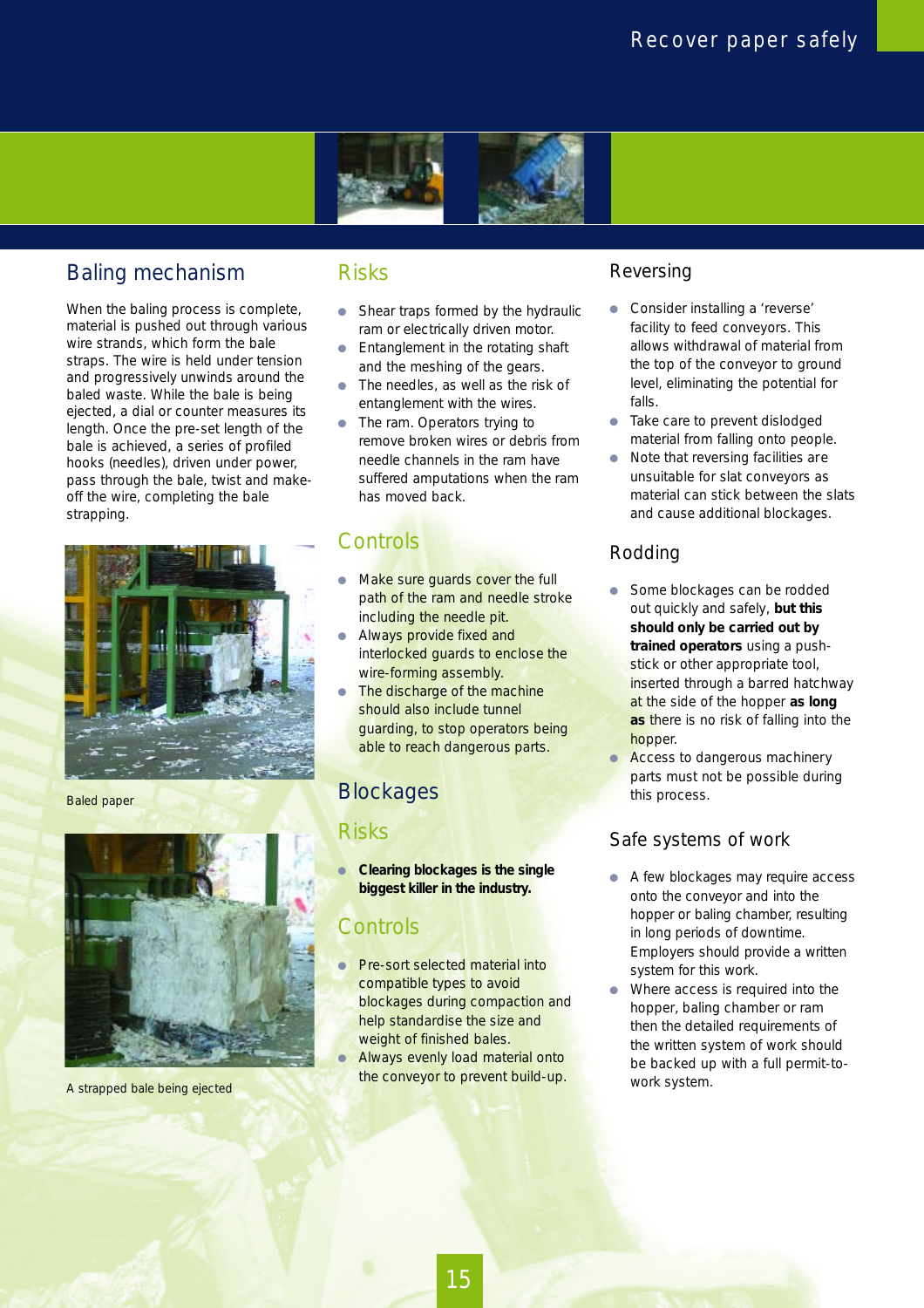

- Exact details of your safe systems of work for clearing blockages will depend on the type and make of the baler and the management on site, but as a minimum should include:
	- controls to ensure anyone working on equipment physically **isolates and locks off** the baler and **all** ancillary equipment, eg the feed conveyor and hogger, before gaining entry. This should involve locking off an electrical isolator, attaching a personal padlock or departmental 'isolock', or a sufficiently reliable key exchange system;
	- after removing blockages all quards **must** be replaced and checked before machinery/equipment is reinstated.
	- **The permit-to-work system should** be under the control of a properly **trained and authorised supervisor or manager**.

#### Accessing the blockage

Safe access is essential, so consider the following methods:

- Provide either permanent access, purpose-built temporary access equipment, eg scaffolding, or use a mobile working platform (eg a mobile elevating work platform (MEWP)/cherry picker) to reach the blockage.
- Before relying on temporary equipment, you must consider local factors, including the size or height of the platform, and whether additional safeguards are required to protect people on the platform.
- Whatever access solution is used, operators must be properly trained and supervised. Familiarity can lead to short cuts being taken, or safety devices being abused.
- Employers should take measures to reduce the risk of falls. This may involve drop-down platforms, erecting additional scaffolds with toe-boards over the open edge of conveyors feeding waste material into the hopper, or using safety harnesses and suitable anchorage.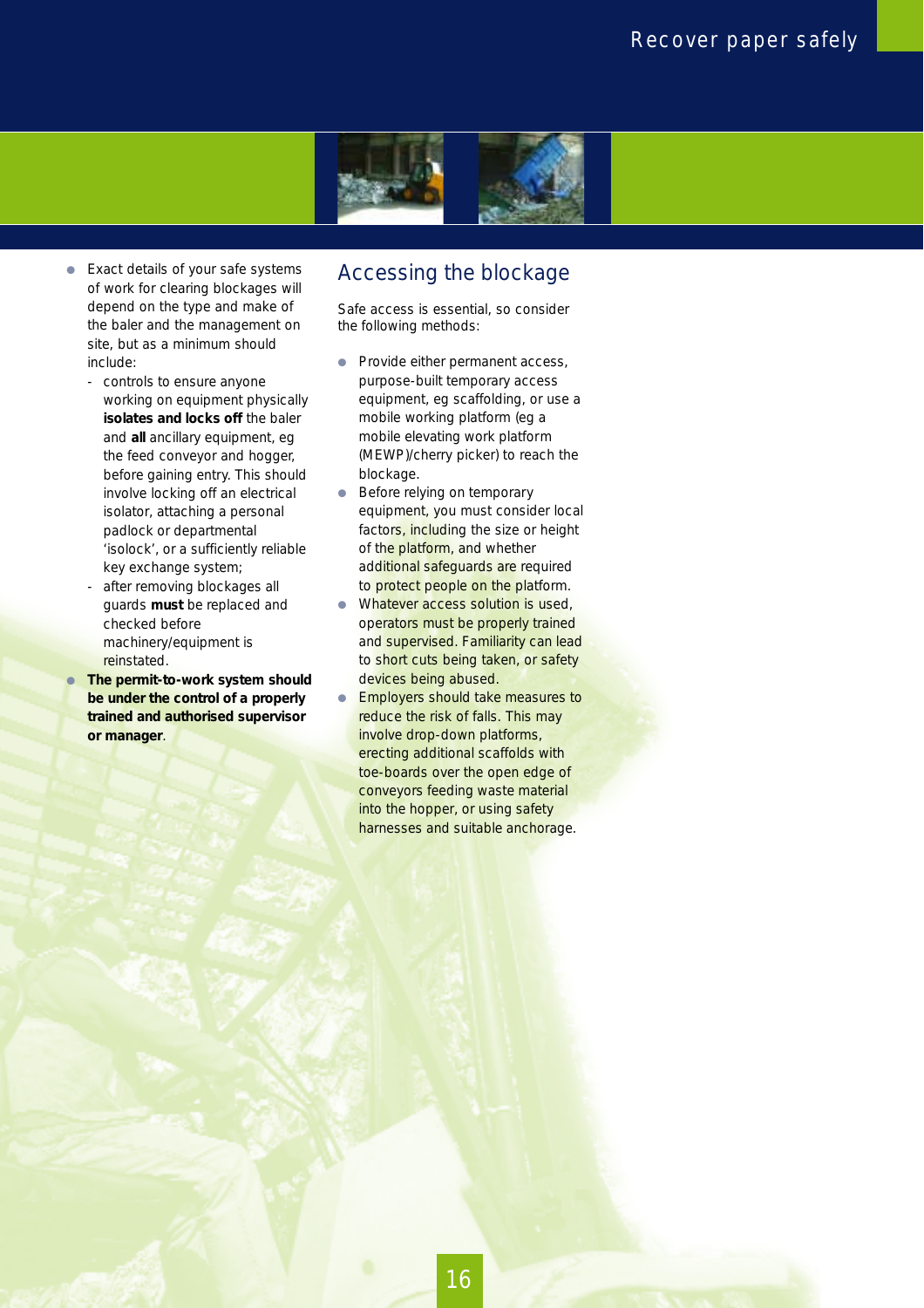## **9** Compactors

#### **Background**

Compactors compress recovered eventual recycling or disposal. They are often used on retail sites, and may therefore be accessible to the unsupervised public, in particular children.

Machines typically include a feed inlet, compaction chamber and outlet to a skip/container. The hopper can be loaded by hand, lift truck, an attached bin-tipping mechanism capable of lifting and tipping wheeled bins, or a conveyor system. A reciprocating ram compresses material under automatic or manual control into a skip/container (which is removed for emptying). However, in some machines, the compactor is integral with the container ('Portapack') and the complete unit is removed from site when full.

Compactors can be either stand-alone units, or incorporated into an integrated material recovery system, for example some printing companies have automatic extraction systems blowing paper trimmings directly into compactors.

When the skip/container is full, a pair of tubes or pins are inserted in the feed opening of the container. This procedure is known as 'pinning off' and prevents the waste falling out during transport.

#### *Risks*

- Falling or climbing into compaction chambers to retrieve or clear waste material, causing crush and amputation injuries from:
	- closing lids;
	- the main compaction ram or compression flap/lid (the ram can form shear traps);
	- 'pinning off' and 'barring'.
- When compactors, originally designed for use in a combined automated system, are used as stand-alone units, this allows access via the feed opening to dangerous parts.
- When something goes wrong, usually following a malfunction, if compactors and all associated equipment are not isolated correctly, the compactor may start up unexpectedly once sensors register material (or a person) in the chamber.
- Overloaded containers causing operational difficulties.
- Poorly maintained equipment, seized container clamps, damaged tube pockets and incorrect pressure settings.
- Working in poor light and restricted access areas.

#### *C o n t ro l s*

- All machines must have a means to isolate and lock off power, in an accessible position. Instructions on how and where to isolate must be clear and unambiguous.
- **In the case of separate machinery** designed to work together, you must assess the overall assembly for safety before it is put into service. This is to ensure that all safeguards function correctly and safety controls (including emergency stops and isolators) can stop the compactor and conveyors. Where regular access is required, interlocked quards must be provided,

eg for inspection ports, covers or doors enclosing adjustment mechanisms such as conveyor alignment/tensioning. The greater the risk of injury, the more dependable the interlocking system has to be. If a guard opening is big enough for a person to climb into the compaction chamber, the guard should be interlocked to a high standard.

- It should only be possible to start or restart equipment using the proper controls. Stoppages may be planned or accidental, eg operation of an emergency protection device. You should not be able to restart the equipment by resetting a protection device, eg an interlock, or by physical withdrawal from the area covered by a sensing device - the operation of a start control should also be required.
- Maintain equipment properly following manufacturer's quidance.
- Site compactors in a position that allows enough space and headroom for a vehicle to reverse onto the compactor to remove/replace the container. Wherever possible, segregate the area from personnel or provide barriers or other means of separation. NB Hook-lift vehicles require considerable headroom to lift a container onto and off the vehicle.
- Provide suitable, well-lit space around the compactor to allow pinning off to be done safely.
- The pinning off mechanism must either be designed to prevent access to moving parts, or be fitted with interlocked guards. Captive tubes which are inserted into the ram face before fitting the container are preferred for new designs.
- Air conveyor systems feeding compactors should have remote power packs. Do not site these under the body of the machine, to minimise the risk of fire caused by paper packing around the motor.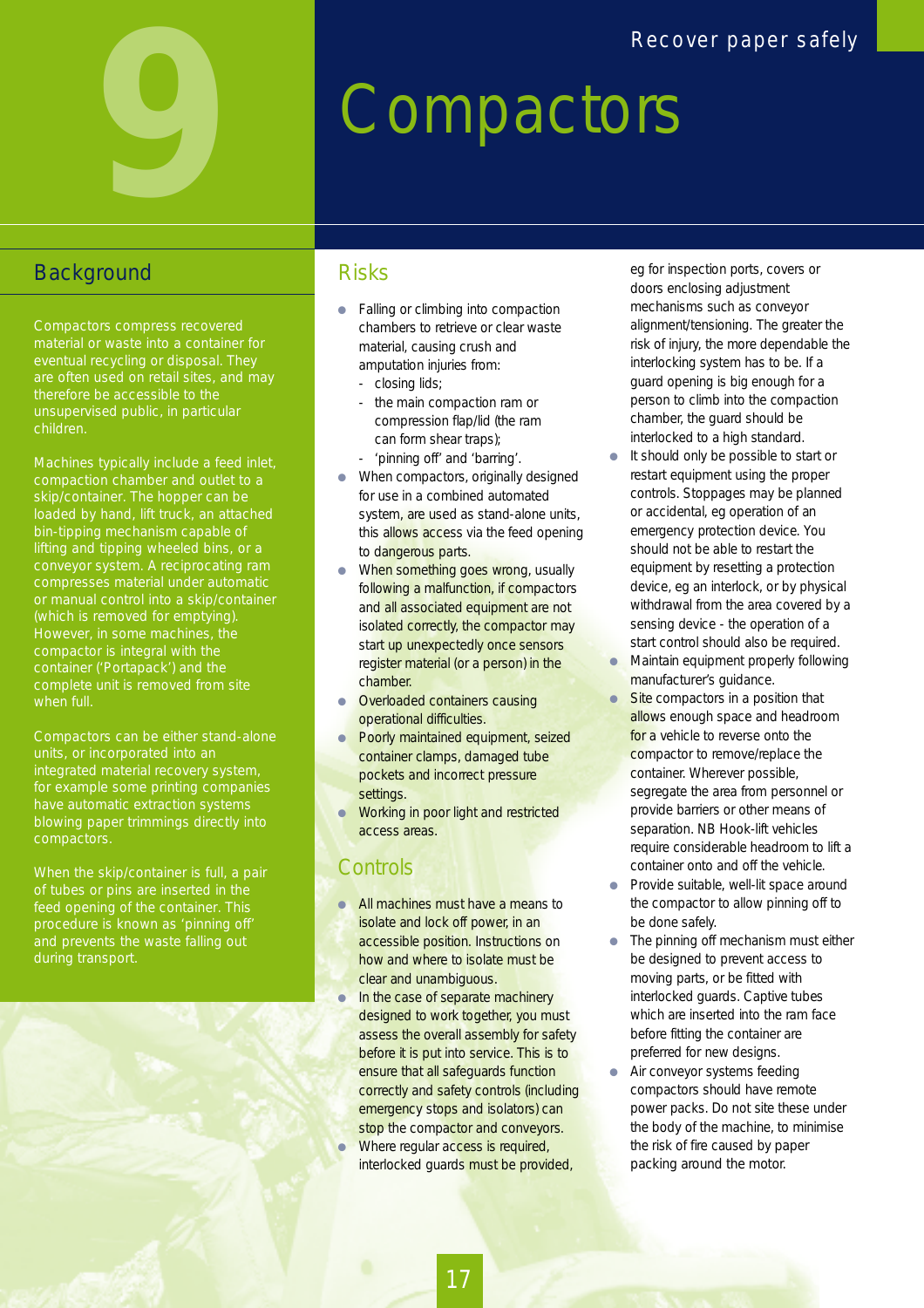

#### Guarding the drive unit

- Fully enclose all drive and power units to prevent contact with dangerous n arts.
- Restrict access to the machine to authorised people only.
- $\bullet$  Wherever possible, enclose internal components forming part of the compactor ram mechanism by fixed quarding that can only be removed with a tool.
- Make additional interlocking arrangements if guards are accessed regularly (typically on larger machines).

#### Guarding the inlet hopper

- Take measures to prevent people reaching into the danger zone to clear obstructions or clean the chamber.
- **Employers/users must identify** measures to control the risk of people falling/climbing into the compaction chamber.
- **Compactors fed by high-level chutes** or conveyor systems should be positioned, or enclosed, to prevent ready access, eg use an overhead conveyor to the feed inlet and enclose the hopper completely. The height of the hopper loading lid must conform to the minimum reach dimensions set out in BS EN 294.5

#### Stand-alone units

Where units are supplied/intended for stand-alone purposes (not integrated into an automated process) then additional safequards will be needed. Select the most suitable means of preventing access to dangerous parts using a risk assessment by the user, based on sitespecific circumstances, eg the location of the compactor and surrounding activities. Sometimes a combination of measures will be necessary to control the risk of injury. Examples include:

- fitting a narrow inlet (to prevent people getting into the unit);
- an extended loading chute so that lift trucks can load over the top (to prevent people standing on the compactor unit and compromising reach distances);
- fitting a safety trip/push bar;
- an interlocked hopper lid. Larger hopper lids should be powered or power-assisted for easier operation. These must also incorporate a suitable approved interlock to prevent injury and access to dangerous parts.

#### Bin lifts

#### *R i s k s*

● People being crushed or struck by the lifting mechanism (during operation) fitted to the side or end of compactors to raise, tip and lower the contents of a waste container bin.

#### *C o n t ro l s*

- **Enclose static compactors with fixed** guards to prevent access to the danger zone and fit them with an interlocked gate to position/remove the bin.
- Position the controls for opening the bin lift outside the enclosure away from the bin lift movement.
- **Controls for portable compactors fitted** with a tipper system should wherever practicable be 'hold to run'. Release of the controls at any time during the lifting cycle should stop the movement of all machinery immediately. Use twohand controls where there remains a risk of contact with moving parts of the mechanism
- Additional safeguards may be required to control the activity if machine operators cannot monitor/prevent people approaching the danger zone.

#### **Blockages**

#### *R i s k s*

● **Most serious and fatal accidents happen while clearing blockages**.

#### *Controls*

- Minimise blockages by ensuring the compactor is not overloaded and waste is pre-sorted before loading into the hopper or onto the conveyor.
- Make sure a written safe system of work for clearing blockages is in place and all operators have been trained to use it. Supervisors should periodically check that the system is followed.
- Exact details of your safe systems of work for clearing blockages will depend on the type and make of the compactor and the management on site, but as a minimum should include:
	- controls to ensure anyone working on equipment physically **isolates and locks off** the compactor and all ancillary equipment, eg the feed conveyor, before attempting to clear the blockage. This should involve locking off an electrical isolator, attaching a personal padlock or departmental 'isolock', or a sufficiently reliable key exchange system;
	- after removing blockages all guards **must** be replaced and checked before machinery/equipment is reinstated.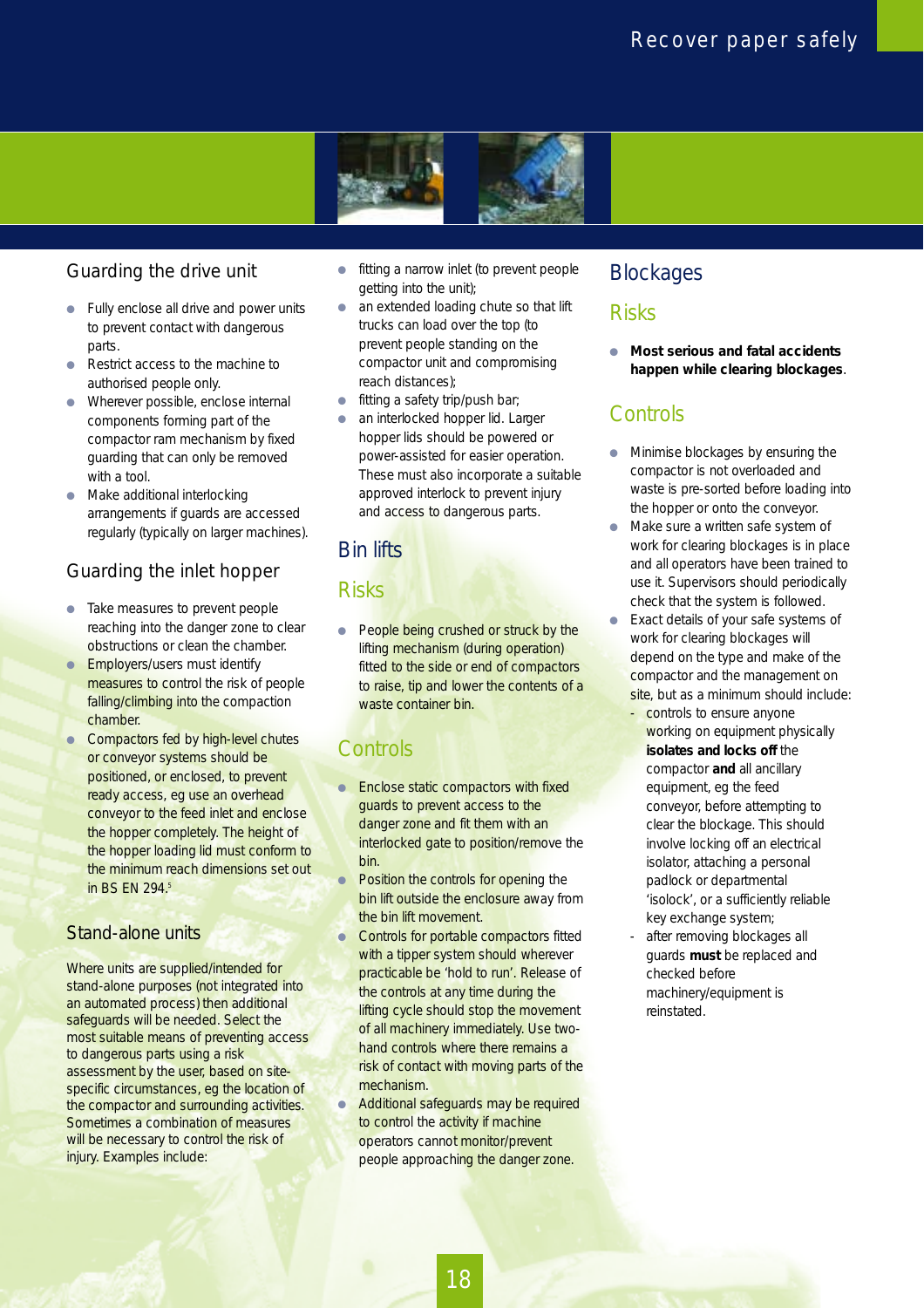

# and supervision

#### **Background**

As well as physical safeguards, employers must ensure that all employees, including supervisors and managers, have adequate health and safety training. Training methods vary for different people and jobs depending on existing abilities and the risks of the job. Remember there are several hazardous activities in the recovered paper industry where specific job training in safe systems of work is essential, eg operating baling machines and clearing blockages. Employers, managers and supervisors are legally responsible for maintaining a safe working environment and for identifying hazards or poor working practices and correcting them.

Employers, managers and supervisors need to know enough about health and safety to assess the training needs of individuals at regular intervals. Their commitment to health and safety should be spelt out in the company safety policy.

### Operator training

Training for operators should, as a minimum, include:

- how to carry out simple checks to ensure guards and other safety devices are in place and working properly;
- reporting defects and who they need to tell;
- a safe system of work for operating machines;
- a safe system of work for cleaning machines;
- what to wear:
- what to do in an emergency and fire and first-aid procedures.

#### Manual handling and musculoskeletal disorders

#### *Risks*

- Continual sorting of material over long periods can lead to repetitive strain injuries.
- Lifting and twisting can cause back and other injuries.

#### *Controls*

- Avoid musculoskeletal (MSD) risks wherever possible.
- **Encourage job rotation to relieve** monotony and reduce repetitive movements.
- **If job rotation can't be provided,** frequent breaks should be taken away from picking lines.
- Train staff to use mechanical aids where provided and train them in good manual-handling techniques.
- Provide alternatives to manual work wherever possible, eg move reels with clamp trucks and provide equipment to mechanically handle large loads.
- Ensure employees are aware of the kind of activities that can damage muscles and joints (the neck, shoulders and upper limbs are particularly at risk). These include:
	- poor working positions;
	- awkward or static postures;
	- high levels of force;
	- high levels of repetition;
	- difficult manual handling;
	- too much bending, stretching or effort.

#### Safe systems of work

You must have training in safe systems of work, which should include:

- Who should do the work.
- Required safety devices.
- What training, instruction and supervision is required.
- Details of the hazards identified and the correct method for the job to be completed.

The safe systems of work should include:

- Written instructions for the task.
- Signs warning of the dangers located at various points on the equipment.
- Regular checks to ensure that the system is working as designed.